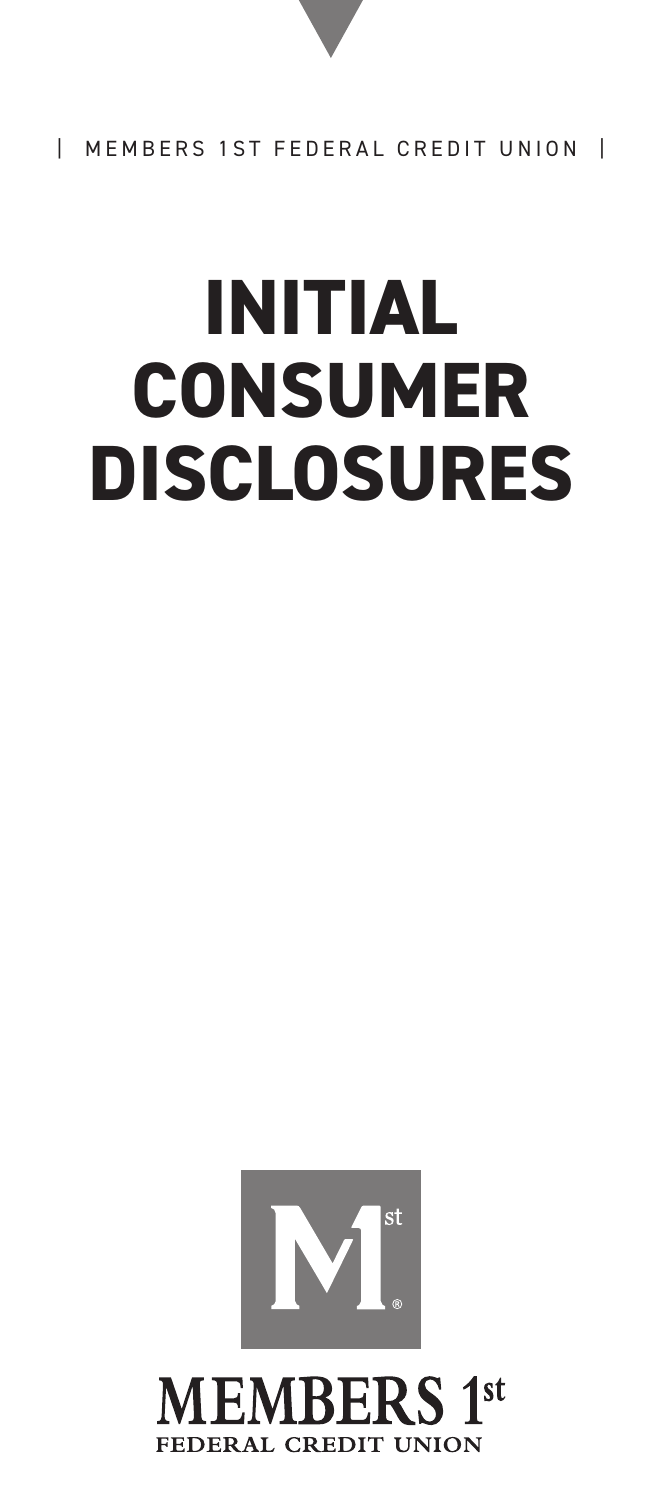## FUNDS AVAILABILITY POLICY DISCLOSURE

This Funds Availability Policy Disclosure ("Disclosure") describes your ability to withdraw funds at Members 1st Federal Credit Union ("we," "us," "our," or the "Credit Union"). It only applies to the availability of funds in transaction accounts. The Credit Union reserves the right to delay the availability of funds deposited to accounts that are not "transaction accounts" (as that term is defined under Regulation CC (12 C.F.R. § 229.1 et. seq.) for periods longer than those disclosed in this policy. Please ask us if you have a question about which accounts are affected by this policy.

This Disclosure is incorporated into and made a part of the Membership and Account Agreement between you and the Credit Union ("Membership Agreement"), and this Disclosure may be amended as provided for in the Membership Agreement.

#### GENERAL POLICY

Our policy is to make funds from your cash and check deposits available to you on the first business day after we receive your deposit. Electronic direct deposits will be available on the day we receive the deposit. Once they are available, you can withdraw the funds in cash and we will use the funds to pay checks that you have written. For determining the availability of your deposits, every day is a business day, except Saturdays, Sundays, and federal holidays. Our cutoff time is the close of our business day. If you make a deposit before our cutoff hour on a business day that we are open, we will consider that day to be the day of your deposit. However, if you make a deposit on a day we are not open, we will consider that the deposit was made on the next business day we are open.

# LONGER DELAYS MAY APPLY

RESERVATION OF RIGHT TO HOLD — In some cases, we will not make all of the funds that you deposit by check available to you the first business day after we receive your deposit in accordance with the general policy set out above. Funds may not be available until the second business day after the day of your deposit, or later as provided for in this Disclosure. However, the first \$250.00 of in-branch deposits will be available the day of your deposit. If we are not going to make all of the funds from your deposit available on the next business day, we will notify you at the time you make your deposit. We will also tell you when the funds will be available. If your deposit is not made directly to one of our employees or if we decide to take this action after you have left the premises, we will mail you the notice by the next business day after we receive your deposit. If you will need the funds from a deposit right away, you should ask us when the funds will be available.

HOLDS ON OTHER FUNDS — If we cash a check for you that is drawn on another financial institution, we may withhold the availability of a corresponding amount of funds that are already in your account. Those funds will be available at the time funds from the check we cashed would have been available if you had deposited it. If we accept for deposit a check that is drawn on another financial institution, we may make funds from the deposit available for withdrawal immediately but delay your availability to withdraw a corresponding amount of funds that you have on deposit in another account with us. The funds in the other account would then not be available for withdrawal until the time periods that are described elsewhere in this Disclosure for the type of check that you deposited.

**ADDITIONAL DELAYS MAY APPLY** — We may delay your ability to withdraw funds deposited by check into your account. The checks deposited may be held for a period of four (4) business days, made available on the fifth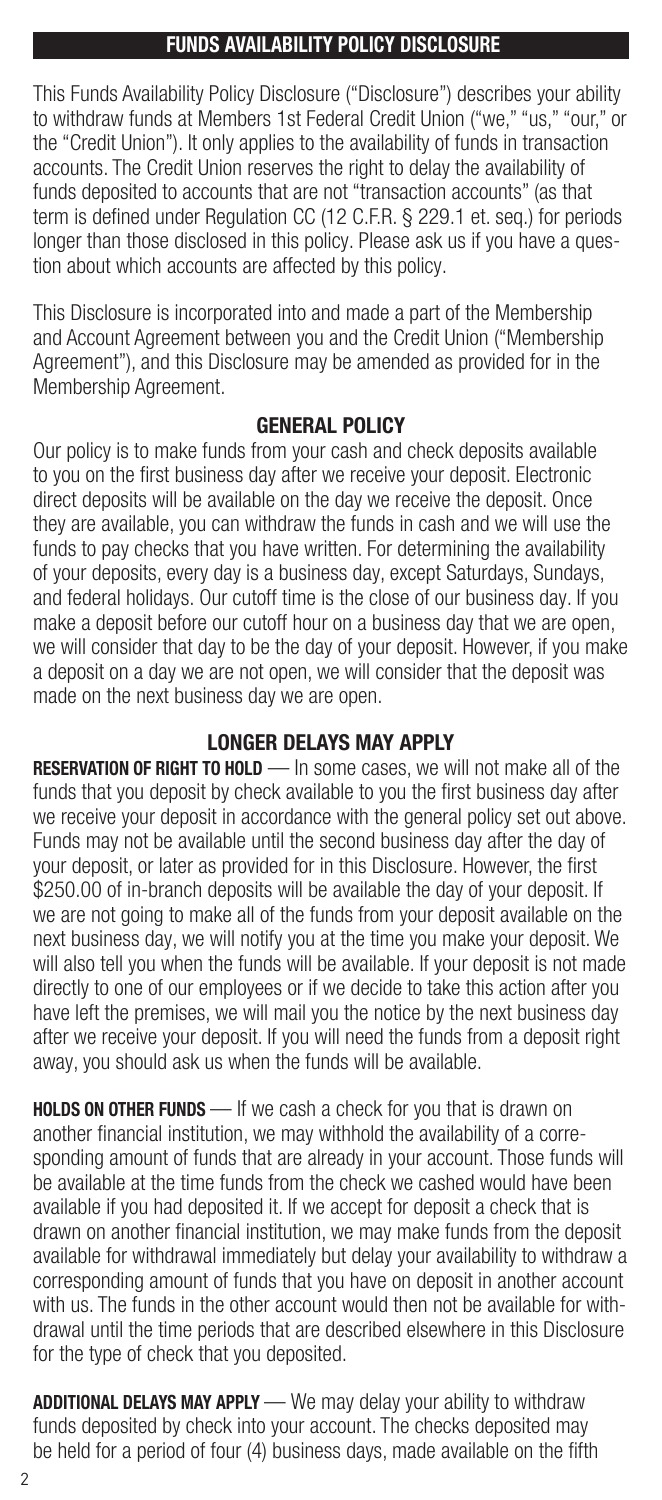business day after the date of deposit for these reasons:

- $\blacksquare$  We believe a check you deposit will not be paid.
- You deposit checks totaling more than \$6,500.00 on any one (1) day.
- You redeposit a check that has been returned unpaid.
- $\blacksquare$  You have overdrawn your account repeatedly in the last six (6) months.
- $\blacksquare$  There is an emergency, such as failure of communications or computer equipment.

We will notify you if we delay your ability to withdraw funds for any of these reasons and we will tell you when the funds will be available. They will generally be available no later than the fifth business day after the day of your deposit.

SPECIAL RULES FOR NEW ACCOUNTS - If you are a new member, the following special rules will apply during the first 30 days your account is open.

Funds from electronic direct deposits to your account will be available on the day we receive the deposit. Funds from deposits of cash, wire transfers, and the first \$6,500.00 of a day's total deposits of cashier's, certified, teller's, traveler's, and federal, state, and local government checks will be available on the next business day that we receive your deposit if the deposit meets certain conditions. For example, the checks must be payable to you. The excess over \$6,500.00 will be available on the second business day after the day of your deposit. If your deposit of these checks (other than a U.S. Treasury check) is not made in person to one of our employees, the first \$6,500.00 will not be available until the second business day after the day of your deposit. Funds from all other check deposits will be available on the fifth business day after the day of your deposit.

**DEPOSITS AT NONPROPRIETARY ATMS** — Funds from any deposits (cash or checks) made at automated teller machines (ATMs) we do not own or operate will not be available until the fifth business day after the date of your deposit. This rule does not apply at ATMs that we own or operate. All ATMs that we own or operate are identified as our machines.

## ELECTRONIC FUND TRANSFERS AGREEMENT AND DISCLOSURE

This Electronic Fund Transfers Agreement and Disclosure ("Agreement") is the contract which details your and our rights and responsibilities concerning the electronic fund transfers (EFT) services offered to you by Members 1st Federal Credit Union ("Credit Union"). This Agreement is incorporated into and made a part of the Membership and Account Agreement between you and the Credit Union ("Membership Agreement"), and this Disclosure may be amended as provided for in the Membership Agreement. In this Agreement, the words "we," "us," and "our" mean the Credit Union. As used in this Agreement, the words "you," "your," and "yours" mean those who sign the application or account card as applicants, joint owners, or any authorized users. As used in this Agreement, the word "account" means any one (1) or more savings, checking, or money market accounts you have with the Credit Union. Electronic fund transfers are electronically initiated transfers of money from your account through the EFT services described below. By signing an application or account card for EFT services, signing your card, or using any service described in this Agreement, each of you, jointly and severally, agree to the terms and conditions in this Agreement and any amendments for the EFT services offered. Furthermore, electronic fund transfers that meet the definition of remittance transfers are governed by 12 C.F.R. part 1005, subpart B—Requirements for remittance transfers,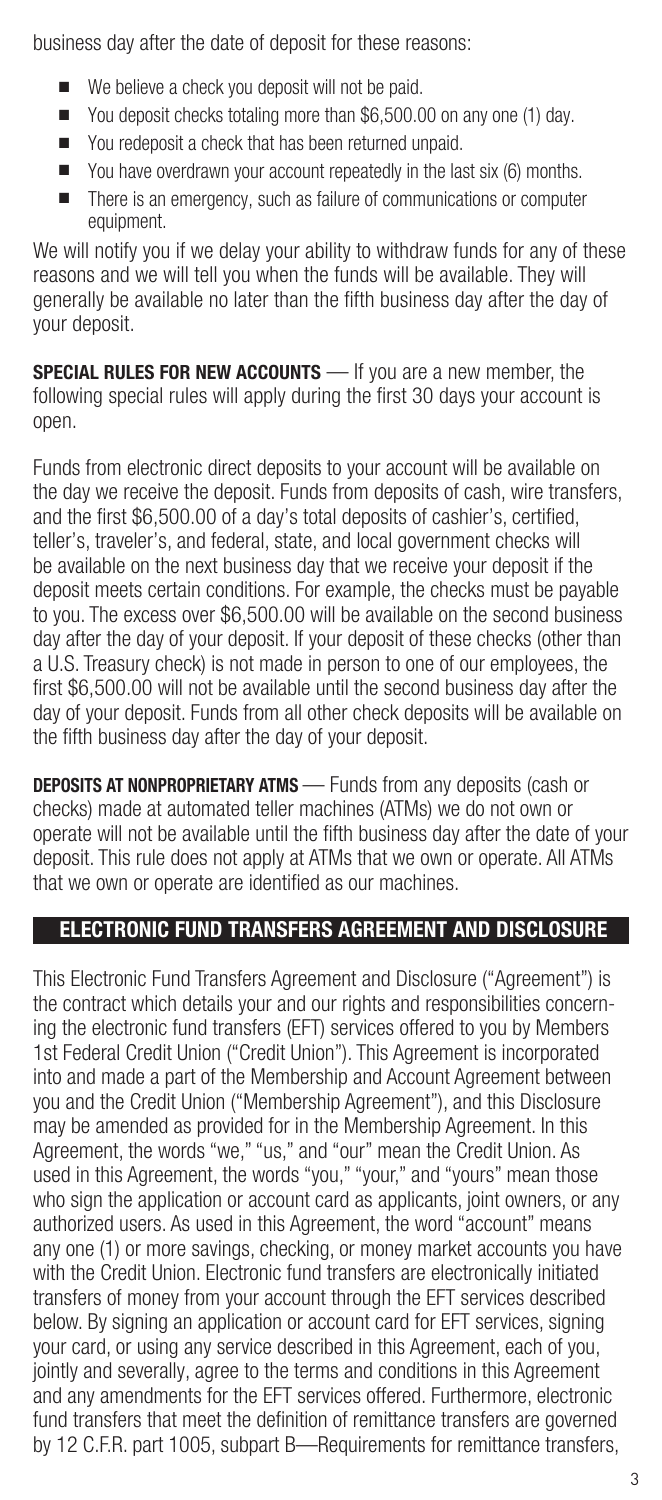and consequently, terms of this agreement may vary for those types of transactions. A "remittance transfer" is an electronic transfer of funds of more than \$15.00 which is requested by a sender and sent to a designated recipient in a foreign country by a remittance transfer provider. Terms applicable to such transactions may vary from those disclosed herein and will be disclosed to you at the time such services are requested and rendered in accordance with applicable law.

1. **EFT SERVICES** — Described in this Section 1 are the types of Electronic Fund Transfers we are capable of providing, some of which may not apply to your account. Please read this disclosure carefully because it describes your rights and obligations in connection with the services described. You should keep this disclosure for future reference. If approved, you may conduct any one (1) or more of the following EFT services offered by the Credit Union.

**VISA® DEBIT CARD TRANSACTIONS.** You may use your Visa debit card to purchase goods and services from participating merchants. If you wish to pay for goods or services over the Internet, you may be required to provide card number security information before you will be permitted to complete the transaction. You agree that you will not use your card for any transaction that is illegal under applicable federal, state, or local law. Funds to cover your card purchases will be deducted from your checking account. You may use your card and personal identification number (PIN) at ATMs of the Credit Union, Visa® Co-Op Networks® NYCE® and PLUS<sup>®</sup> networks, and such other machines or facilities as the Credit Union may designate. In addition, you may use your Visa card without a PIN for certain transactions on the Visa networks. However, provisions of this Agreement relating only to Visa debit transactions, such as additional limits on your liability and streamlined error resolution procedures, do not apply to transactions processed through non-Visa networks. To initiate a Visa debit transaction, you may sign a receipt, provide a card number, swipe, insert or use tap and go contactless capabilities with your card at a point-of-sale (POS) terminal and choose to route the transaction over a Visa network.

At the present time, you may also use your card to:

- $\blacksquare$  Make deposits to your savings, checking, and/or money market accounts.
- Withdraw available funds from your savings, checking, and/or money market accounts.
- Transfer available funds from your savings, checking, and/or money market accounts.
- Obtain balance information for your savings, checking, and/or money market accounts.
- Access your Line of Credit accounts.
- $\blacksquare$  Make point-of-sale (POS) transactions with your card and personal identification number (PIN) to purchase goods or services at merchants that accept Visa.
- Order goods or services by mail or telephone from places that accept Visa.

Because of the servicing schedule and processing time required in ATM operations, there may be a delay between the time a deposit (either cash or check) is made and when it will be available for withdrawal.

The following limitations on Visa® debit card transactions may apply:

- You may purchase up to a maximum of \$5,000.00 per day if there are sufficient available funds in your account.
- $\blacksquare$  You may withdraw up to a maximum of \$1,000,00 in any one (1) day from an ATM machine, if there are sufficient available funds in your account.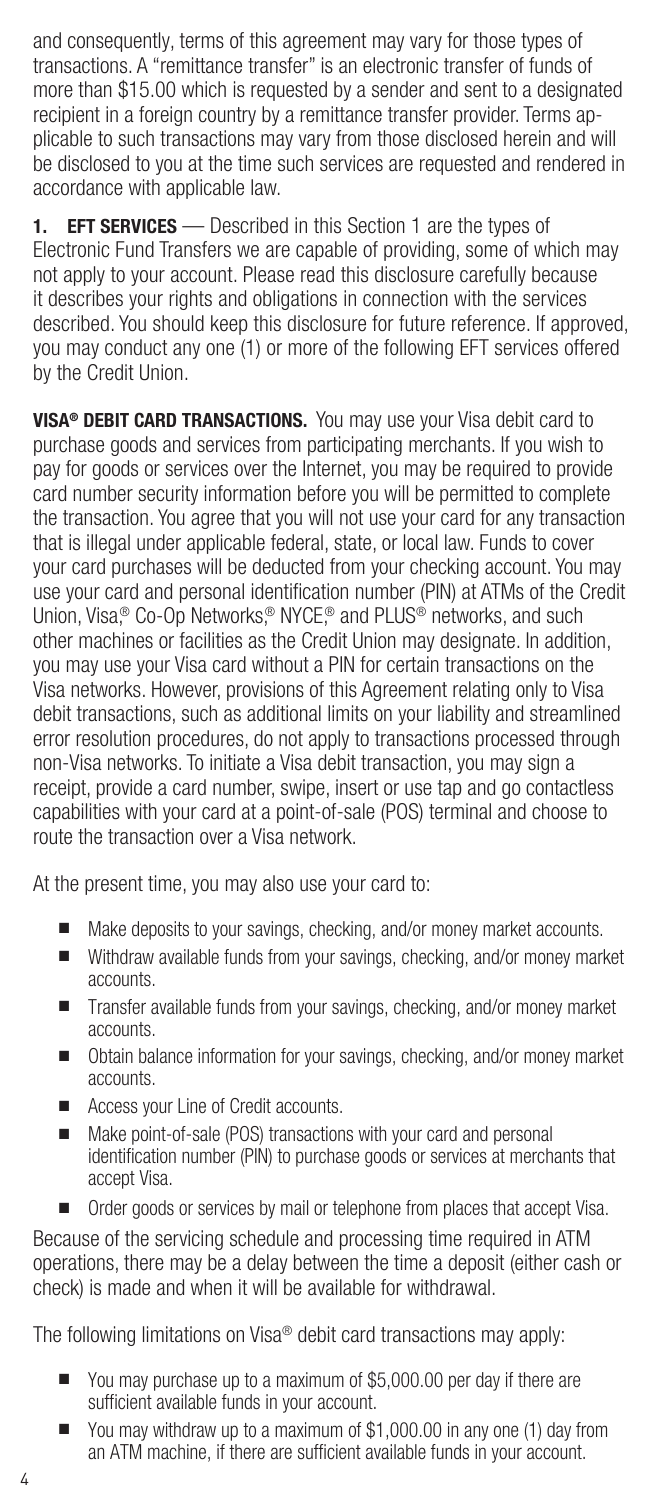- Maximum POS transaction limit is reduced to \$1,000,00 if the Credit Union is offline even if there are sufficient available funds in your account.
- For security purposes, there are other limits on the frequency and amount of transfers you can make using POS (point-of-sale) transfer service.
- You may transfer up to the available account balance in your accounts at the time of the transfer.

**Card Information Updates and Authorizations.** If you have authorized a merchant to bill charges to your card on a recurring basis, it is your responsibility to notify the merchant in the event your card is replaced, your card information (such as card number and expiration date) changes, or the account associated with your card is closed. However, if your card is replaced or card information changes, you authorize us, but we have no obligation, to provide the updated card information to the merchant in order to permit the merchant to bill recurring charges to the card. You authorize us to apply such recurring charges to the card until you notify us that you have revoked authorization for the charges to your card.

Your card is automatically enrolled in an information updating service. Through this service, your updated card information (such as card number and expiration date) may be shared with participating merchants to facilitate continued recurring charges. Updates are not guaranteed before your next payment to a merchant is due. You are responsible for making direct payment until recurring charges resume. To revoke your authorization allowing us to provide updated card information to a merchant, please contact us.

**EZ Call (Audio Response).** If we approve EZ Call (Audio Response) for your accounts, you will need to select a separate personal identification number (PIN). You must use your personal identification number (PIN) along with your account number to access your accounts. At the present time, you may use EZ Call (Audio Response) to:

- $\blacksquare$  Withdraw available funds from your savings, checking, and/or money market accounts.
- Transfer available funds from your savings, checking, and/or money market accounts.
- Obtain balance information for your savings, checking, and/or money market accounts.
- Make loan payments from your savings, checking, and/or money market accounts if there are sufficient available funds in your account.
- Access your Line of Credit accounts.
- $\blacksquare$  Determine if a particular item has cleared.
- Obtain tax information on amounts earned on savings, checking, and/or money market accounts or interest paid on loan accounts.
- $\blacksquare$  Verify the last date and amount of your payroll deposit.

Your accounts can be accessed under EZ Call (Audio Response) via a touchtone telephone only. EZ Call (Audio Response) service will be available for your convenience 24 hours per day. This service may be interrupted for a short time each day for data processing, and may be subject to other unscheduled downtimes.

The following limitations on EZ Call (Audio Response) transactions may apply:

■ There is no limit to the number of inquiries, transfers, or withdrawal requests you may make in any one (1) day.

The Credit Union reserves the right to refuse any transaction which would draw upon insufficient funds, exceed a credit limit, lower an account below a required balance, or otherwise require us to increase our required reserve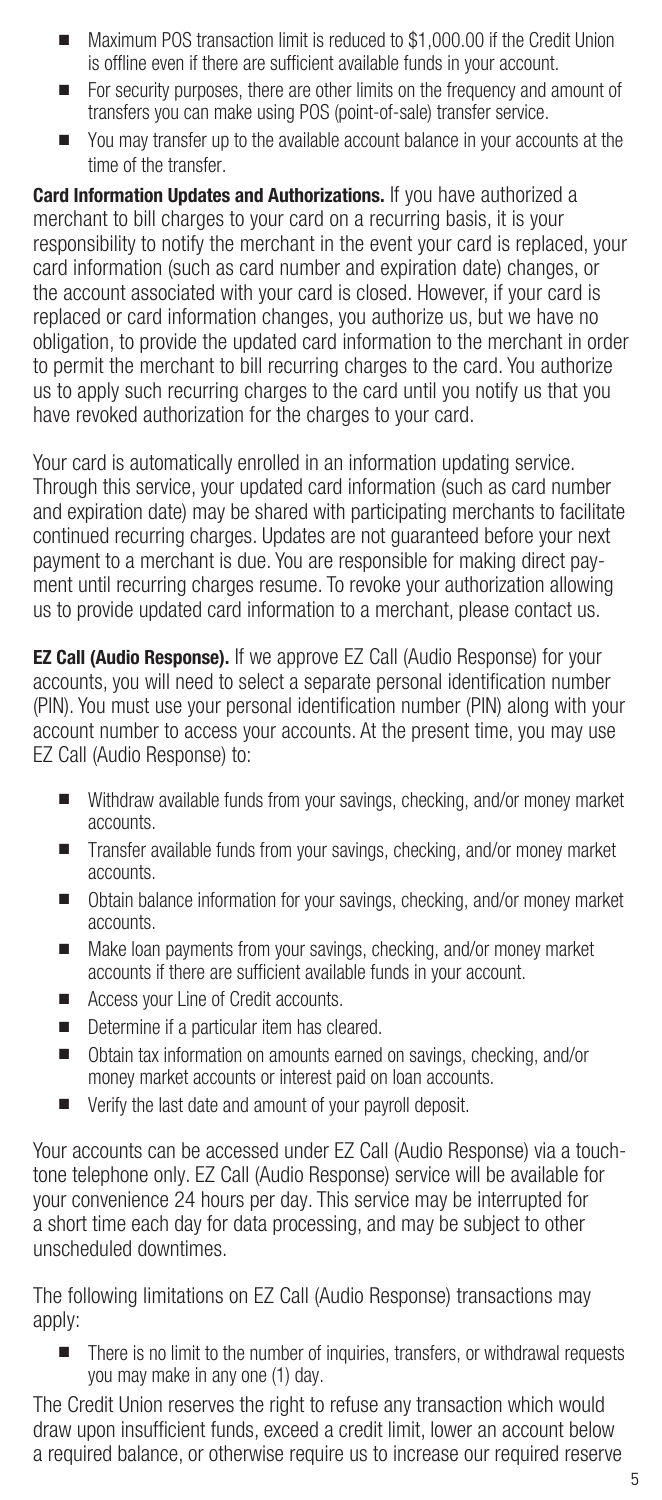on the account. All checks are payable to you as a primary member and will be mailed to your address of record. The Credit Union may set other limits on the amount of any transaction, and you will be notified of those limits. The Credit Union may refuse to honor any transaction for which you do not have sufficient available verified funds. The service will discontinue if no transaction is entered after numerous unsuccessful attempts to enter a transaction and there may be limits on the duration of each telephone call.

#### PREAUTHORIZED ELECTRONIC FUNDS TRANSFERS

**Direct Deposit.** Upon instruction of (i) your employer, (ii) the Treasury Department or (iii) other financial institutions, the Credit Union will accept direct deposits of your paycheck or federal recurring payments, such as Social Security, to your savings and/or checking account.

Preauthorized Debits. Upon instruction, we will pay certain recurring transactions from your checking or savings account.

Stop Payment Rights. If you have arranged in advance to make electronic fund transfers out of your account(s) for money you owe others, you may stop payment on preauthorized transfers from your account. You must notify us orally or in writing at any time up to three (3) business days before the scheduled date of the transfer. We may require written confirmation of the stop payment order to be made within 14 days of any oral notification. If we do not receive the written confirmation, the oral stop payment order shall cease to be binding 14 days after it has been made. A stop payment request for Electronic Draft/Check conversion transactions or Preauthorized Electronic Fund Transfers, a written request remains in effect until the withdrawal of the Stop Payment order or until the applicable Transaction or Transfer (or series of Transfers) has been returned, whichever occurs first.

NOTICE OF VARYING AMOUNTS. If these regular payments may vary in amount, the person you are going to pay is required to tell you, ten (10) days before each payment, when it will be made and how much it will be. You may choose instead to get this notice only when the payment would differ by more than a certain amount from the previous payment or when the amount would fall outside certain limits that you set.

Liability for Failure to Stop Payment of Preauthorized Transfers. If you order us to stop payment of a preauthorized transfer three (3) business days or more before the transfer is scheduled and we do not do so, we will be liable for your losses or damages.

Electronic Check Conversion/Electronic Returned Check Fees. If you pay for purchases or bills with a check or draft, you may authorize your check or draft to be converted to an electronic fund transfer. You may also authorize merchants or other payees to electronically debit your account for returned check fees. You are considered to have authorized these electronic fund transfers if you complete the transaction after being told (orally or by a notice posted or sent to you) that the transfer may be processed electronically or if you sign a written authorization.

**Members 1st Online.** If Members 1st Online is activated for your account(s), you will be required to use secure login information to access the account(s). At the present time, you may use Members 1st Online to:

- Withdraw available funds from your savings, checking, money market, Supplemental Savings, Goal Savings, Holiday Club, and Vacation Club accounts.
- n Transfer available funds from your savings, checking, money market, Supplemental Savings, Goal Savings, Holiday Club, and Vacation Club accounts.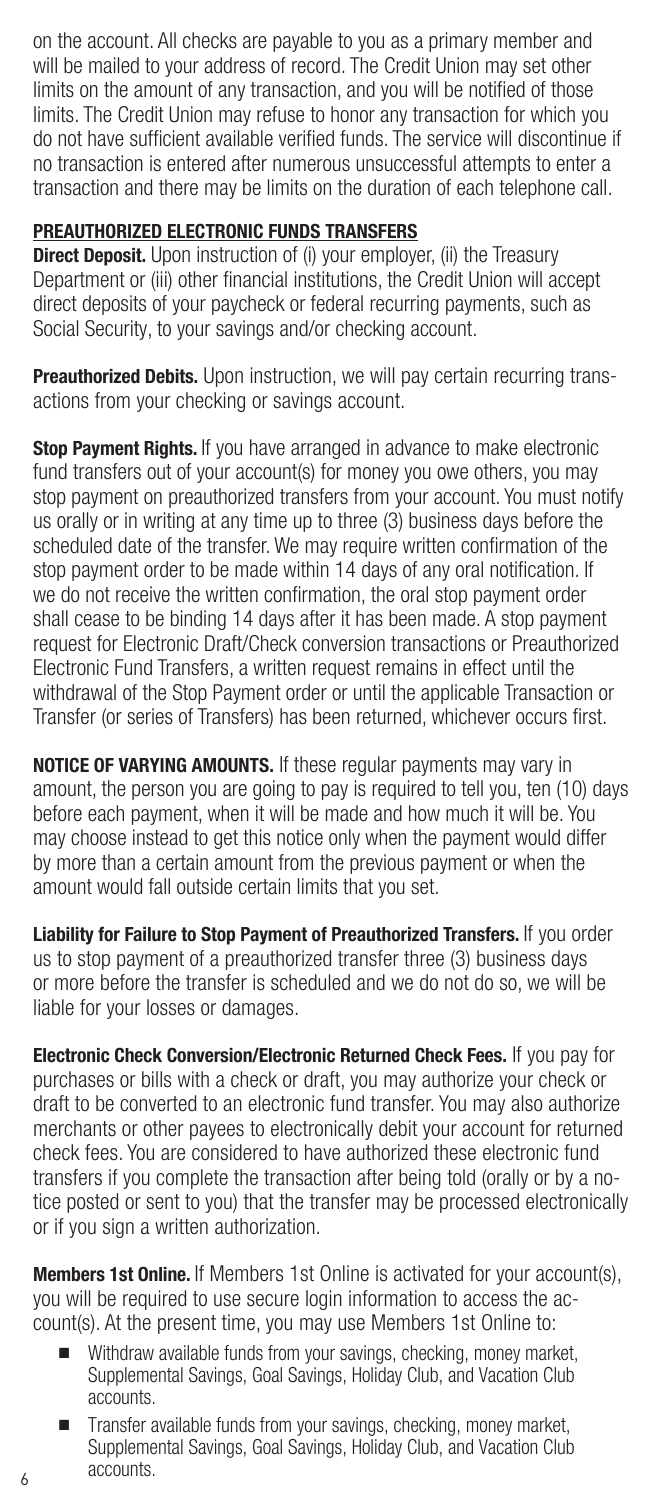- Obtain balance information for your savings, checking, money market, Supplemental Savings, Goal Savings, Holiday Club, and Vacation Club accounts.
- $\blacksquare$  Make loan payments from your savings, checking, money market, Supplemental Savings, Goal Savings, Holiday Club, and Vacation Club accounts, if there are sufficient available funds in your account.
- Access your Line of Credit accounts.
- Make bill payments to preauthorized creditors.
- **n** Open other products.
- Select other services.
- $\blacksquare$  Transfer funds to and from other Financial Institutions.

Your accounts can be accessed under Members 1st Online/PC access service via personal computer or your mobile device with web access. Members 1st Online will be available for your convenience 24 hours per day. This service may be interrupted for a short time each day for data processing, and may be subject to other unscheduled downtimes. We reserve the right to refuse any transaction which would draw upon insufficient funds, exceed a credit limit, lower an account below a required balance, or otherwise require us to increase our required reserve on the account. All checks are payable to you as a primary member and will be mailed to your address of record. We may set other limits on the amount of any transaction, and you will be notified of those limits. We may refuse to honor any transaction for which you do not have sufficient available verified funds. The service will discontinue if no transaction is entered after numerous unsuccessful attempts to enter a transaction and there may be limits on the duration of each access.

Bill Pay (Bill Payments). We will process bill payment transfer requests only to those creditors for which you provide proper information. We will not process any bill payment transfer if the required transaction information is incomplete. We reserve the right to modify the address used for check payments, without notification, if the address does not comply with the USPS standards or we have determined that the address provided is invalid or we have been notified of an address change by the biller.

We will process scheduled payments each business day, Monday through Friday. Payments scheduled for weekends or holidays will be posted the business day prior to the scheduled payment date. We will withdraw the available funds from your checking account immediately on the scheduled payment date for electronic bill payments. For bill payments made by check, a remotely created check will be issued and your account will be charged at the time the check is presented to us for payment. You must allow sufficient time for vendors to process your payment after they receive the payment from us. Please leave as much time as though you were sending your payment by mail. We cannot guarantee the time that any payment will be credited to your account by the vendor.

The following limitations on Bill Pay (Bill Payments) transactions may apply:

- $\blacksquare$  There is no limit on the number of electronic bill payments per day, subject to the maximum total amount that may be paid per day (see below).
- $\blacksquare$  There is no limit on the number of bill payments made by check per day, subject to the maximum total amount that may be paid per day (see below).
- The maximum amount of bill payments each day is \$10,000.00, if there are sufficient available funds in your account.

You agree not to use the bill pay to make payments to payees outside the United States. Bill payments to the Internal Revenue Service or any government agency or court-ordered payments are discouraged, but may be scheduled at your own risk. In the event bill pay payments are not received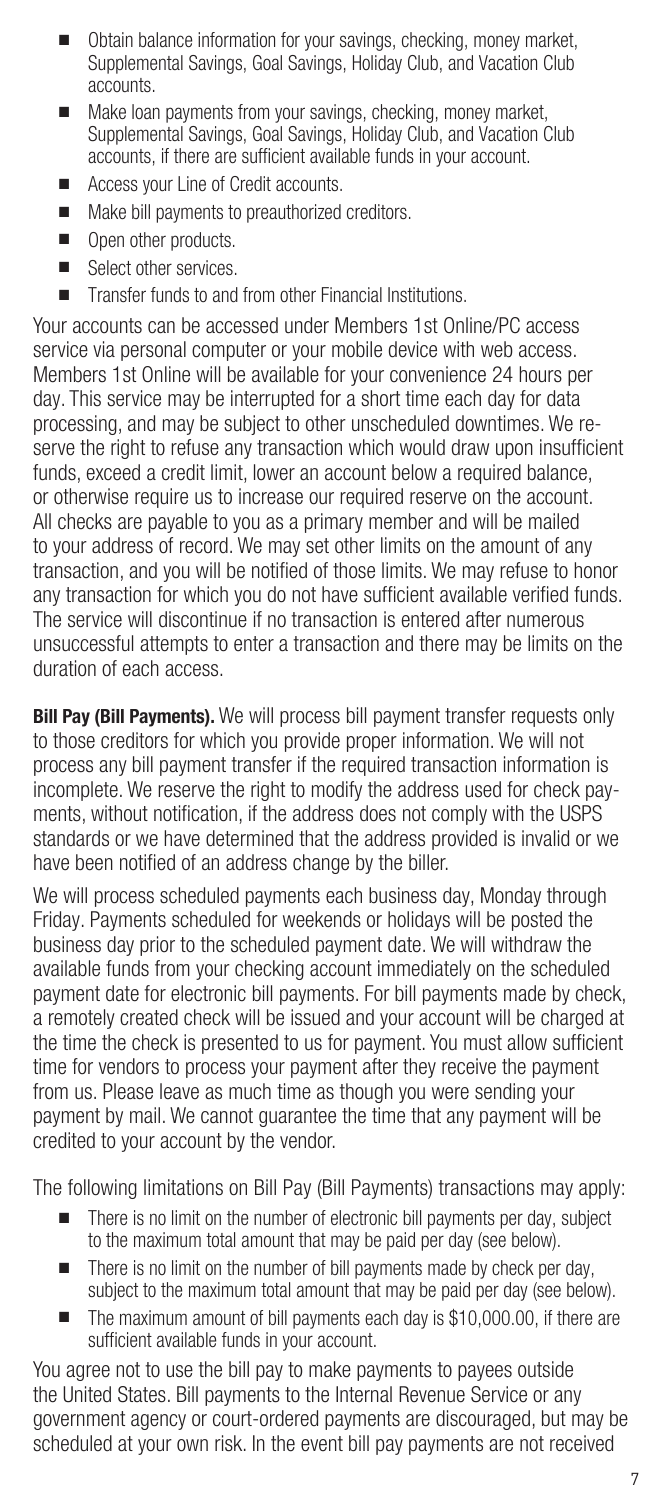and processed by these payees appropriately, you agree that the Credit Union will not have any responsibility for any negative impact to you and you will be responsible for correcting over- or under-payment.

If you have bill payment services, we can only confirm the amount, the participating merchant and date of the bill payment transfer made by the Credit Union. For any other error question you have involving the billing statement of the participating merchant, you must contact the merchant directly. We are not responsible for investigating such error nor are we responsible for late fees, finance charges, or any other fees, any negative impact to your credit rating, or any other damages arising or resulting from late receipt or non-receipt of payments.

2. CONDITIONS OF EFT SERVICES - Ownership of Cards. Any card or other device which we supply to you is our property and must be returned to us, or to any person whom we authorize to act as our agent, or to any person who is authorized to honor the card, immediately according to instructions. The card may be repossessed at any time at our sole discretion without demand or notice. You cannot transfer your card or account to another person.

**Honoring the Card.** Neither we nor merchants authorized to honor the card will be responsible for the failure or refusal to honor the card or any other device we supply to you. If a merchant agrees to give you a refund or adjustment, you agree to accept a credit to your account in lieu of a cash refund.

#### FOREIGN TRANSACTIONS

**Visa.** Purchases and cash withdrawals made in foreign currencies will be debited from your account in U.S. dollars. The exchange rate between the transaction currency and the billing currency used for processing international transactions is a rate selected by Visa from a range of rates available in wholesale currency markets for the applicable central processing date, which rate may vary from the rate Visa itself receives or the government-mandated rate in effect for the applicable central processing date. The exchange rate used on the processing date may differ from the rate that would have been used on the purchase date or cardholder statement posting date. A foreign transaction is any transaction that you complete or a merchant completes on your card outside of the United States, with the exception of U.S. military bases, U.S. territories, U.S. embassies or U.S. consulates.

Security of Access Code. You may use one (1) or more access codes with your electronic fund transfers. The access codes issued to you are for your security purposes. Any access codes issued to you are confidential and should not be disclosed to third parties or recorded on or with the card. You are responsible for safekeeping your access codes. You agree not to disclose or otherwise make your access codes available to anyone not authorized to sign on your accounts. If you authorize anyone to use your access codes that authority shall continue until you specifically revoke such authority by notifying the Credit Union. You understand that any joint owner you authorize to use an access code may withdraw or transfer funds from any of your accounts. If you fail to maintain the security of these access codes and the Credit Union suffers a loss, we may terminate your EFT services immediately.

Joint Accounts. If any of your accounts accessed under this Agreement are joint accounts, all joint owners, including any authorized users, shall be bound by this Agreement and, alone and together, shall be responsible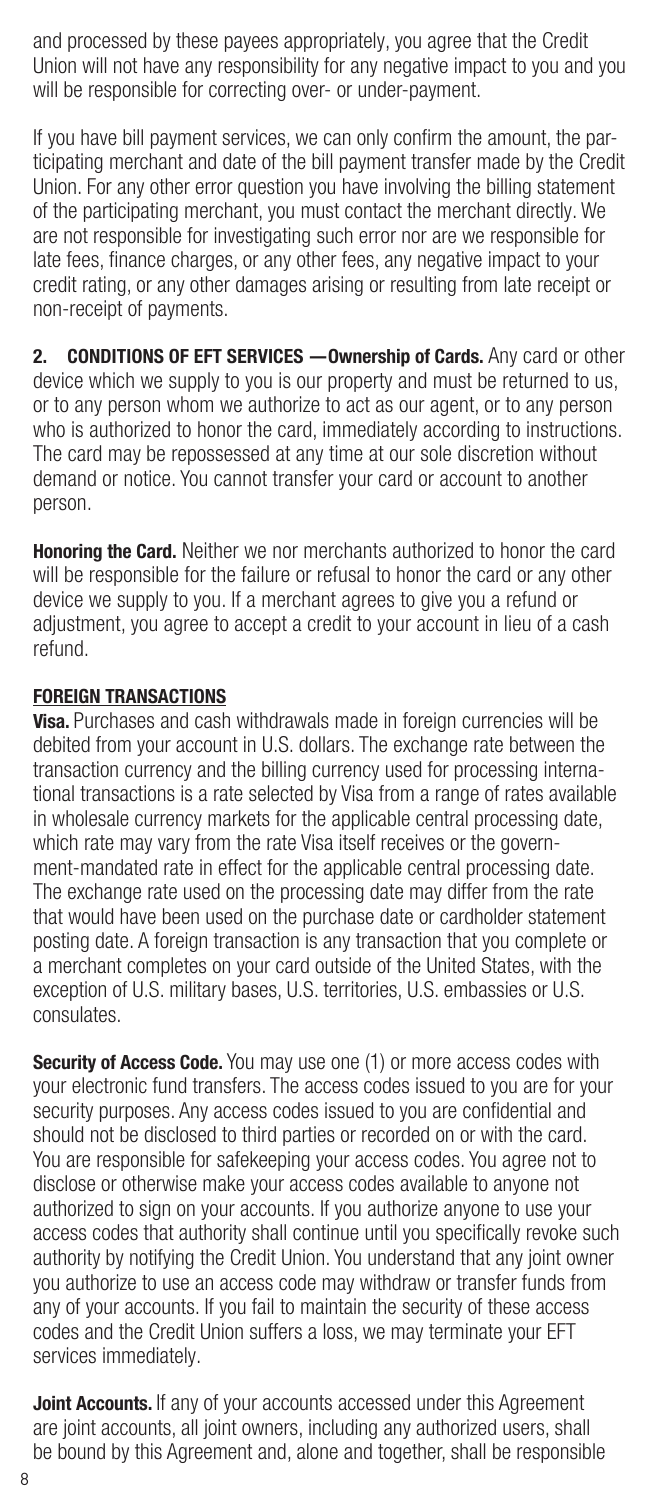for all EFT transactions to or from any savings, checking, money market, Supplemental Savings, and Goal Savings or loan accounts as provided in this Agreement. Each joint account owner, without the consent of any other account owner, may, and is hereby authorized by every other joint account owner, make any transaction permitted under this Agreement. Each joint account owner is authorized to act for the other account owners, and the Credit Union may accept orders and instructions regarding any EFT transaction on any account from any joint account owner.

FEES AND CHARGES — There are certain fees and charges for EFT services. For a current listing of all applicable fees, see our current Truth in Savings and Rate and Fee Disclosures that was provided to you at the time you applied for or requested these electronic services. From time to time, the charges may be changed. We will notify you of any changes as required by applicable law and in accordance with the Membership Agreement.

If you use an ATM not operated by us, you may be charged a fee by the ATM operator and by any international, national, regional, or local network used in processing the transaction (and you may be charged a fee for a balance inquiry even if you do not complete a funds transfer). The ATM surcharge will be debited from your account if you elect to complete the transaction or continue with the balance inquiry.

**MEMBER LIABILITY** — You are responsible for all transactions you authorize using your EFT services under this Agreement. If you permit someone else to use an EFT service, your card or your access code, you are responsible for any transactions they authorize or conduct on any of your accounts. TELL US AT ONCE if you believe your card or access code has been lost or stolen, if you believe someone has used your card or access code or otherwise accessed your accounts without your authority, or if you believe that an electronic fund transfer has been made without your permission using information from your check. Telephoning is the best way of keeping your possible losses down. You could lose all the money in your account (plus your maximum overdraft line-of-credit). If a transaction was made with your card or card number without your permission and was a Visa transaction, you will have no liability for the transaction as long as you report the loss in a timely manner, unless you were fraudulent or negligent in the handling of your account or card.

For all other EFT transactions involving your card or access code, including if you were negligent in the handling of your account or card, your liability for an unauthorized transaction is determined as follows. If you tell us within two (2) business days after you learn of the loss or theft of your card or access code, you can lose no more than \$50.00 if someone used your card or access code without your permission. If you do NOT tell us within two (2) business days after you learn of the loss or theft of your card or access code and we can prove we could have stopped someone from using your card or access code without your permission if you had told us, you could lose as much as \$500.00.

Also, if your statement for any product shows transfers that you did not make, including those made by card, access code or other means, TELL US AT ONCE. If you do not tell us within 60 days after the statement was mailed to you, you may not get back any money lost after the 60 days if we can prove that we could have stopped someone from making the transfers if you had told us in time. If a good reason (such as a hospital stay) kept you from telling us, we will extend the time periods.

If you believe your card or access code has been lost or stolen or that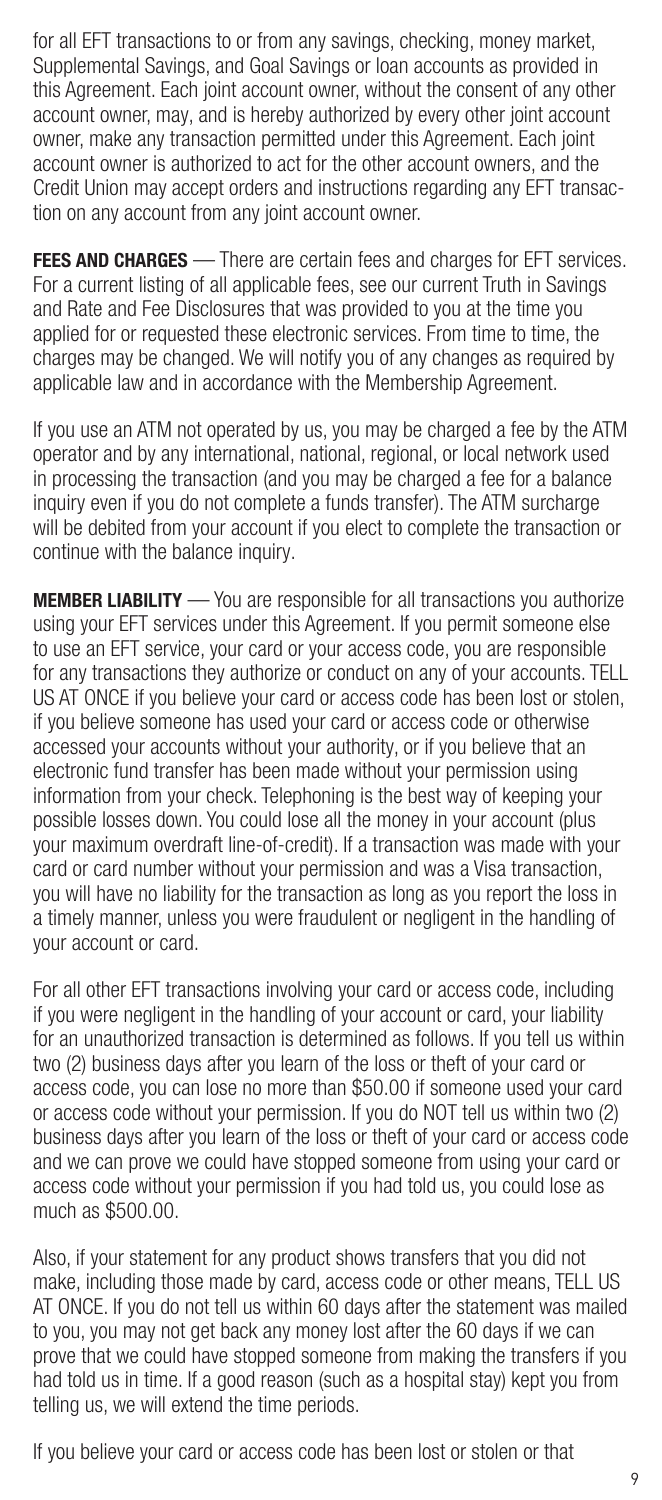someone has transferred or may transfer money from your accounts without your permission, call Customer Service at:

- $\blacksquare$  (800) 237-7288
- (717) 795-6049 outside the United States
- After business hours report lost or stolen check cards (414) 341-4015 -(800) 754-4128

or write to:

Members 1st Federal Credit Union Attn: EFT Services PO Box 8893 Camp Hill, PA 17001 or fax: (717) 795-5197

You should also call the number or write to the address listed above if you believe a transfer has been made using the information from your check without your permission.

## RIGHT TO RECEIVE DOCUMENTATION —

**Periodic Statements.** Transfers and withdrawals made through any ATM or POS terminal, debit card transactions, audio response transactions, preauthorized EFTs, online/PC transactions or bill payments you make will be recorded on your periodic statement. You will receive a statement monthly unless there is no transaction in a particular month. In any case, you will receive a statement at least quarterly.

**Terminal Receipt.** You can get a receipt at the time you make any transaction (except inquiries) involving your account using an ATM and/or point-ofsale (POS) terminal.

**Direct Deposit.** If you have arranged to have a direct deposit made to your account at least once every 60 days from the same source and you do not receive a receipt (such as a pay stub), you can find out whether or not the deposit has been made by calling Customer Service at (800) 237-7288 or if outside of the United States (717) 795-6049.

**ACCOUNT INFORMATION DISCLOSURE** — We will disclose information to third parties about your account or the transfers you make:

- As necessary to complete transfers:
- $\blacksquare$  To verify the existence of sufficient funds to cover specific transactions upon the request of a third party, such as a credit bureau or merchant;
- If your account is eligible for emergency cash and/or emergency card replacement services and you request such services, you agree that we may provide personal information about you and your account that is necessary to provide you with the requested service(s);
- To comply with government agency or court orders; or
- If you give us your written permission.

**BUSINESS DAYS** — Our business days are Monday through Friday, excluding federal holidays.

CREDIT UNION LIABILITY FOR FAILURE TO MAKE TRANSFERS — If we do not complete a transfer to or from your account on time or in the correct amount according to our agreement with you, we may be liable for your losses or damages. However, we will not be liable for direct or consequential damages in the following events:

If, through no fault of ours, there is not available funds in your accounts to complete the transaction, if any funds in your accounts necessary to complete the transaction are held as uncollected funds pursuant to our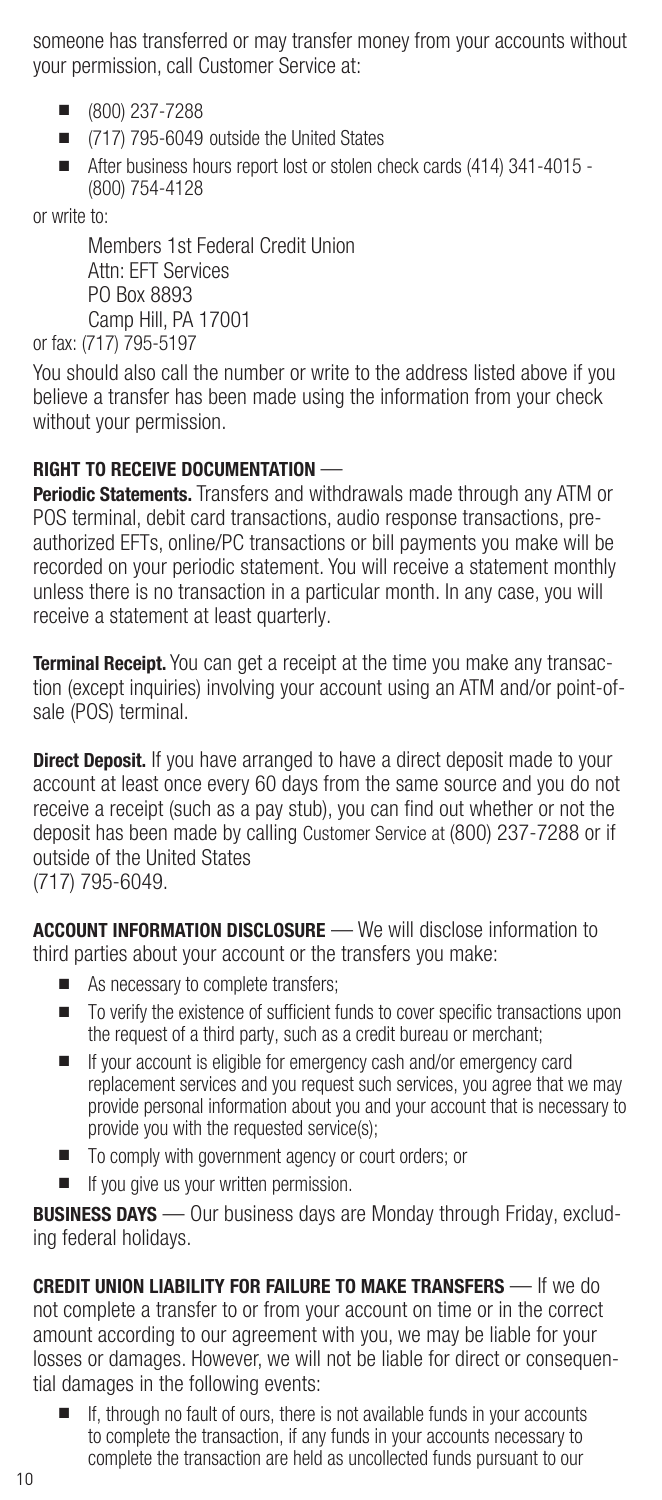Funds Availability Policy Disclosure, or if the transaction involves a loan request exceeding your credit limit.

- If you used your card or access code in an incorrect manner.
- $\blacksquare$  If the ATM where you are making the transfer does not have enough cash.
- If the ATM was not working properly and you knew about the problem when you started the transaction.
- If circumstances beyond our control (such as fire, flood, or power failure) prevent the transaction.
- If the money in your account is subject to legal process or other claim.
- $\blacksquare$  If funds in your account are pledged as collateral or frozen because of a delinquent loan.
- $\blacksquare$  If the error was caused by a system of any participating ATM network.
- $\blacksquare$  If the electronic transfer is not completed as a result of your willful or negligent use of your card, access code, or any EFT facility for making such transfers.
- If the telephone or computer equipment you use to conduct audio response, online/PC, or mobile banking transactions is not working properly and you know or should have known about the breakdown when you started the transaction.
- If you have bill payment services, we can only confirm the amount, the participating merchant, and date of the bill payment transfer made by the Credit Union. For any other error or question you have involving the billing statement of the participating merchant, you must contact the merchant directly. We are not responsible for investigating such errors.
- $\blacksquare$  Any other exceptions as established by the Credit Union.

NOTICES — All notices from us will be effective when we have mailed them or delivered them to the appropriate address in the Credit Union's records. Notices from you will be effective when received by the Credit Union at the address specified in this Agreement. We reserve the right to change the terms and conditions upon which this service is offered. We will provide notice to you at least 21 days before the effective date of any change. Use of this service is subject to existing regulations governing the Credit Union account and any future changes to those regulations.

The following information is a list of safety precautions regarding the use of ATMs and night deposit facilities:

- Be aware of your surroundings, particularly at night.
- Consider having someone accompany you when the ATM or night deposit facility is used after dark.
- Close the entry door of any ATM facility equipped with a door.
- $\blacksquare$  If another person is uncomfortably close to you at the time of your transaction, ask the person to step back before you complete your transaction. If it is after the regular hours of the financial institution and you are using an ATM, do not permit entrance to any person you do not know.
- Refrain from displaying your cash at the ATM or night deposit facility. As soon as your transaction is completed, place your money in your purse or wallet. Count the cash later in the safety of your car or home.
- If you notice anything suspicious at the ATM or night deposit facility, consider using another ATM or night deposit facility or coming back later. If you are in the middle of a transaction and you notice something suspicious, cancel the transaction, take your card or deposit envelope, and leave the facility.
- $\blacksquare$  If you are followed after making a transaction, go to the nearest public area where people are located.
- Do not write your personal identification number (PIN) or access code on your ATM card.
- **n** Report all crimes to law enforcement officials immediately.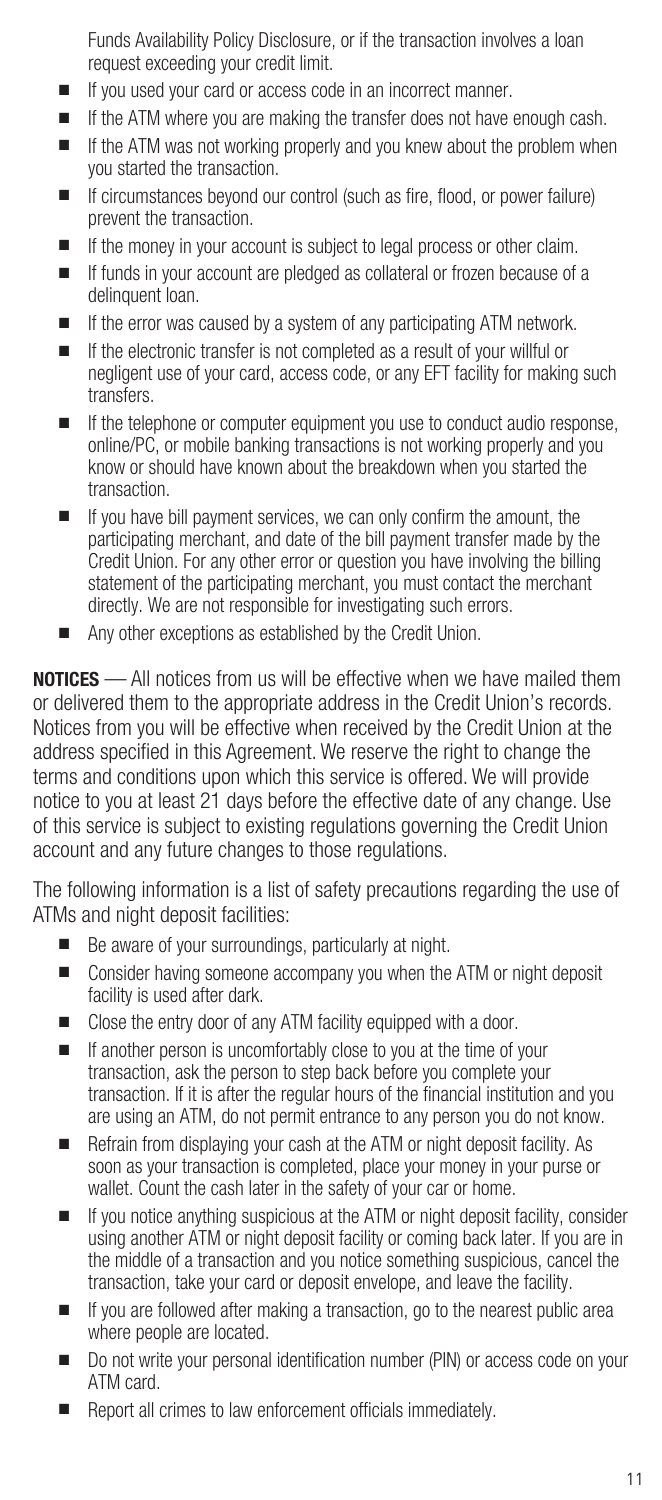**ERROR RESOLUTION NOTICE** — In case of errors or questions about electronic fund transfers from your savings, checking, money market, Supplemental Savings, and Goal Savings accounts or if you need more information about a transfer on the statement or receipt, telephone us at the following number or send us a written notice to the following address as soon as you can. We must hear from you no later than 60 days after we sent the FIRST statement on which the problem appears. Call EFT Services at:

n (800) 283-2328, ext. 5243

■ (717) 795-5243 Outside the United States

or write to:

Members 1st Federal Credit Union Attn: EFT Services PO Box 8893 Camp Hill, PA 17001 or fax: (717) 795-5197

Tell us your name and account number. Describe the electronic transfer you are unsure about and explain, as clearly as you can why you believe the Credit Union has made an error or why you need more information. Tell us the dollar amount of the suspected error.

If you tell us orally, we may require that you send us your complaint or question in writing within ten (10) business days.

We will determine whether an error has occurred within ten (10)<sup>\*</sup> business days after we hear from you and will correct any error promptly. If we need more time, however, we may take up to 45\*\* days to investigate your complaint or question. If we decide to do this, we will credit your account within ten (10)\* business days for the amount you think is in error so that you will have the use of the money during the time it takes us to complete our investigation. If we ask you to put your complaint or question in writing and we do not receive it within ten (10) business days, we may not credit your account.

We will tell you the results within three (3) business days after completing our investigation. If we decide that there was no error, we will send you a written explanation. You may ask for copies of the documents that we used in our investigation.

\* If you give notice of an error within 30 days after you make the first deposit to your account, we will have 20 business days instead of ten (10) business days to investigate the error.

\*\* If you give notice of an error within 30 days after you make the first deposit to your account, notice of an error involving a point-of-sale (POS) transaction, or notice of an error involving a transaction initiated outside the U.S., its possessions and territories, we will have 90 days instead of 45 days to investigate the error.

NOTE: If the error you assert is an unauthorized Visa transaction, other than a cash disbursement at an ATM, we will credit your account within five (5) business days unless we determine that the circumstances or your account history warrant a delay, in which case you will receive credit within ten (10) business days.

**TERMINATION OF EFT SERVICES** — You may terminate this Agreement or any EFT service under this Agreement at any time by notifying us in writing and stopping your use of your card and any access code. You must return all cards to the Credit Union. You also agree to notify any participating merchants that authority to make bill payment transfers has been revoked. We may also terminate this Agreement at any time by notifying you orally or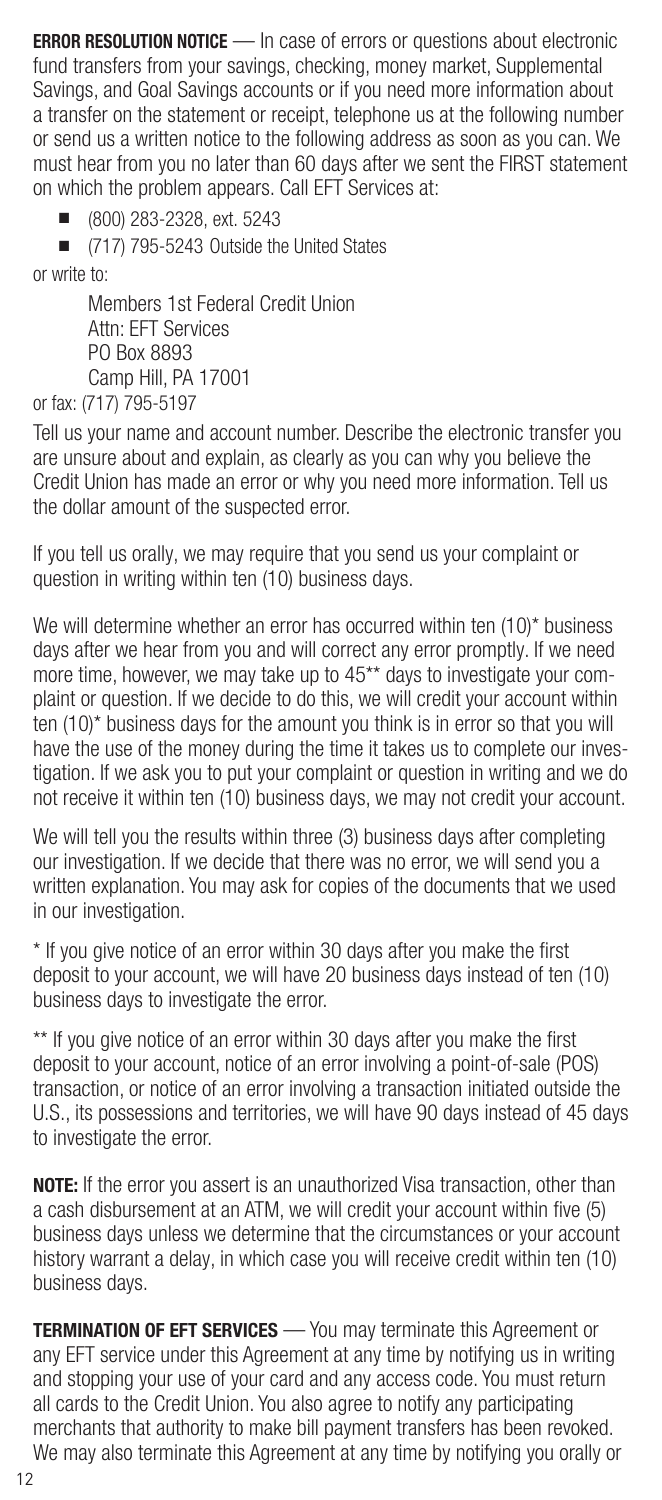in writing. If we terminate this Agreement, we may notify any participating merchants making preauthorized debits or credits to any of your accounts that this Agreement has been terminated and that we will not accept any further preauthorized transaction instructions. We may also program our computer not to accept your card or access code for any EFT service. Whether you or the Credit Union terminates this Agreement, the termination shall not affect your obligations under this Agreement for any electronic transactions made prior to termination.

GOVERNING LAW; DISPUTE RESOLUTION — This Agreement is subject to the governing law and dispute resolution provisions included in the Membership Agreement, which include an agreement by the parties to resolve any disputes by an arbitration conducted on an individual basis.

ENFORCEMENT — You are liable to us for any losses, costs or expenses we incur resulting from your failure to follow this Agreement. You authorize us to deduct any such losses, costs or expenses from your account without prior notice to you, as more specifically provided for in the Membership Agreement. If we bring a legal action to collect any amount due under or to enforce this Agreement, we shall be entitled, subject to applicable law, to payment of reasonable attorney's fees and costs, including fees on any appeal, bankruptcy proceedings, and any post judgment collection actions.

# OVERDRAFT SERVICES POLICY DISCLOSURE

This Overdraft Services Policy and the "What You need to Know about Overdrafts and Overdraft Fees" Disclosure ("Disclosures") describes overdraft services provided by Members 1st Federal Credit Union ("we," "us," "our," or the "Credit Union") to you.

These Disclosures are incorporated into and made a part of the Membership and Account Agreement between you and the Credit Union ("Membership Agreement"), and these Disclosures may be amended as provided for in the Membership Agreement.

**OVERDRAFT AND COURTESY PAY SERVICES** — Our policies for handling overdrafts are described below. Should a check, draft, ACH debit, bill pay order or debit card transaction (collectively, "overdraft", or "items"), exceed the available account balance, the overdraft may be declined, returned unpaid, or paid, and may be subject to an overdraft/non-sufficient funds (NSF) fee or courtesy pay fee dependent upon your Overdraft Protection plan and/ or Courtesy Pay service(s) election(s).

Except as otherwise agreed in writing, if we use our sole discretion to pay an overdraft, we are not obligated to pay overdrafts in the future, even if items previously presented have been paid, and we may discontinue covering overdrafts at any time without notice. We will not charge more than six (6) overdrafts and/or non-sufficient funds (NSF) fees within the same calendar day.

We have no obligation to notify you if your account does not have a sufficient available account balance to pay an overdraft. Your account may be subject to a charge for each overdraft regardless of whether we pay or return the item. Items may be presented for payment multiple times and may be subject to a fee for each time the item is presented.

If your account is overdrawn, you agree to make immediate payment for any such overdrawn amount, together with any service charges to the Credit Union. Repayment of this amount will be the personal obligation of all joint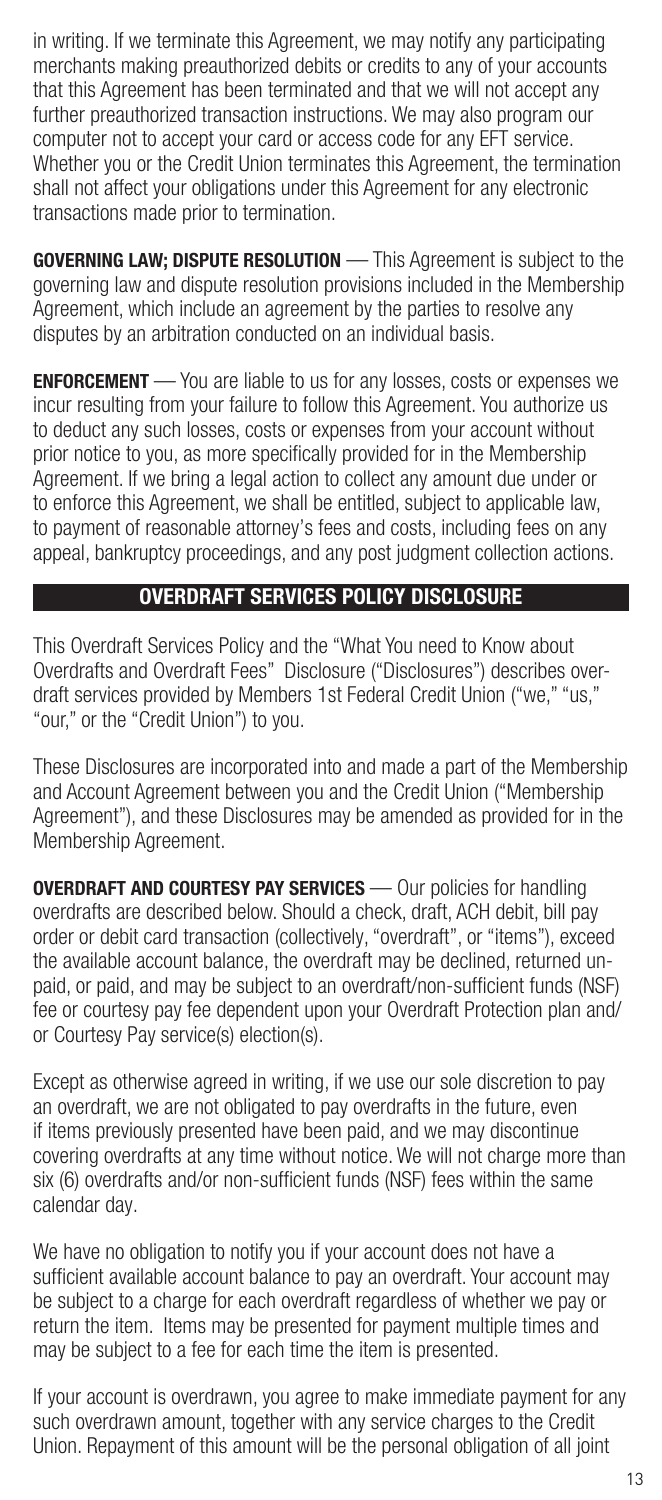owners, enforceable pursuant to the Membership Agreement. Any account owned by those individuals, whether single or jointly, will be subject to the repayment obligation. We may report unpaid negative balances to third party collection agencies and/or consumer reporting agency that complies with applicable Fair Credit Reporting Act (FCRA) regulations.

**Overdraft Protection Plan.** You can link your checking account with a savings, supplemental savings, or money market account to cover overdrafts. Existing Lines of Credit can also be used as overdraft protection for a checking account. You can use either a personal line of credit or a home equity line of credit for overdraft protection. There are no fees for these transfers, but the loan will accrue interest based on your annual percentage rate (APR). Lines of Credit are subject to terms and conditions outlined in your Line of Credit Agreement.

**Courtesy Pay.** You are automatically enrolled in Courtesy Pay services if your account meets certain criteria and is in good standing as defined herein. As such, we may pay your check, draft, ACH debit, bill pay orders, reoccurring debit card transactions, or other item, other than non-reoccurring everyday debit card purchases, as a courtesy even if your account does not have a sufficient available account balance at the time the item is presented. In this case, a fee will be charged to your account, as provided for in the Disclosures.

If you do not wish to participate in Courtesy Pay services, you may unenroll in accordance with our procedures to exclude your checking account from this program. By unenrolling, overdrafts may be denied and/or returned unpaid and an NSF fee may still be assessed.

**Extra Courtesy Pay.** You are not automatically enrolled in Extra Courtesy Pay services. For non-reoccurring everyday debit card purchases, you must be enrolled in the Courtesy Pay service (above) and elect the Extra Courtesy Pay service in order for these overdraft transactions to be covered as an extension of Courtesy Pay services. Without your consent, the Credit Union may not authorize an overdraft resulting from non-reoccurring everyday debit card transactions. Services and fees for overdrafts are disclosed in the Disclosures and in the Credit Union's Service Charge disclosure.

**Qualifications and Obligations.** We will generally pay overdrafts up to the courtesy pay limits disclosed to you as long as your account is in good standing as defined herein.

"Good standing" is defined as: your checking account is not continuously overdrawn for more than thirty (30) days, does not have a delinquent loan of more than fifteen (15) days or a delinquent credit card of more than thirty (30) days, does not have any outstanding legal, administrative order or levy, and you continue to make deposits consistent with your past practices. If your account becomes negative, you must make a deposit within 16-days to avoid being taken out of good standing status.

If your account becomes no longer in "good standing," your courtesy pay limit will be reduced to five dollars (\$5.00). At our sole discretion, your courtesy pay limit can be revoked at any time. Your courtesy pay limit is available to you by logging into Members 1st Online, through the Members 1st mobile application, visiting one of our branch locations, or calling Customer Service at (800)-237-7288.

**Order of Payments.** Checks, drafts, transactions, and other items may not be processed in the order that you make them or in the order that we receive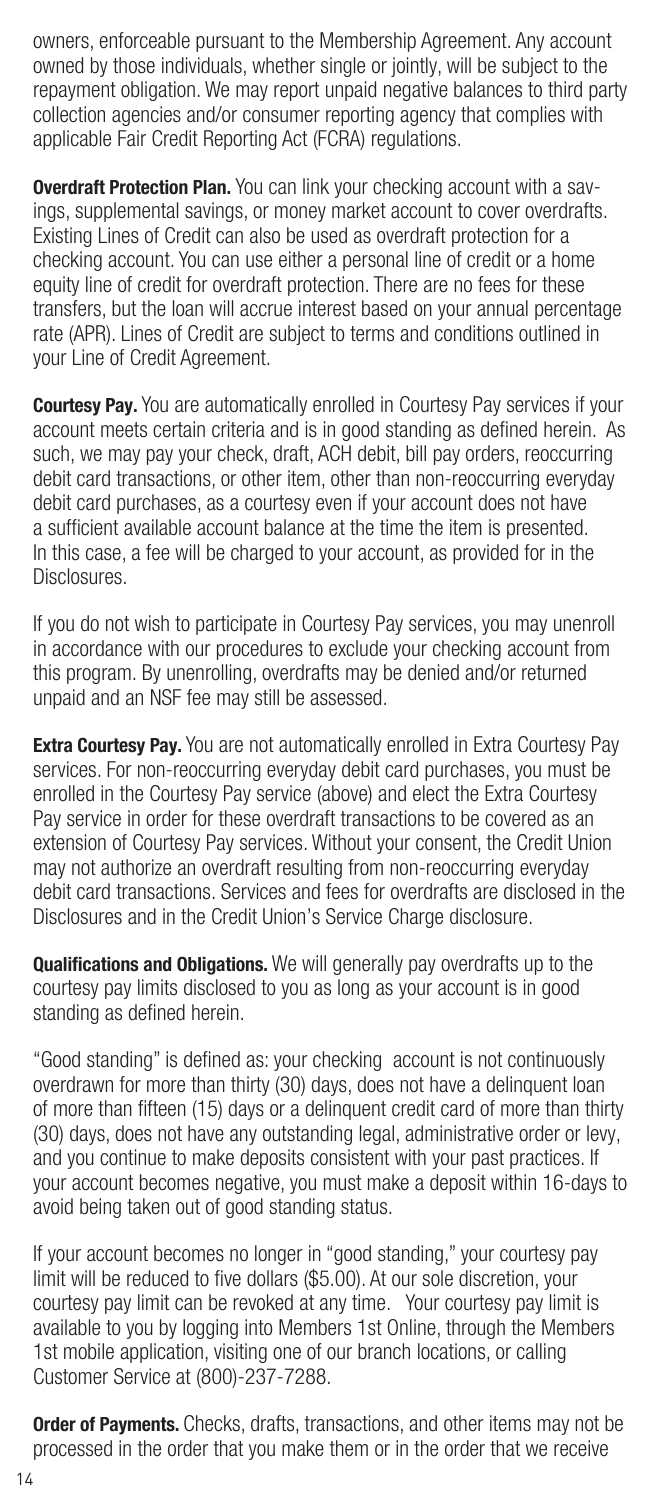them. We may, at our discretion, and subject to applicable law, pay a check, draft, or item, and execute other transactions on your account in any order we choose. The order in which we process checks, drafts, or items, and execute other transactions on your account may affect the total amount of overdraft fees that may be charged to your account.

**AVAILABLE BALANCE** — Your "account balance" may differ from your "available account balance". This difference is most commonly due to holds on deposits or holds placed for debit card purchases. When you make a purchase using a debit card, a merchant may electronically request a temporary hold on your account for a specific amount, which may at times be more or less than the actual purchase amount. This temporary hold will eventually be released usually when the purchase transaction posts to your account or approximately two days after the authorization hold is placed on your account.

Until the purchase posts and/or the hold is released, your available account balance will be reduced by the amount of the authorized hold resulting in an available account balance that is less than the account balance. Should a check, draft, ACH debit, online bill payment or debit card transaction exceed the available account balance, the payment may be declined, returned unpaid, or paid, and may be subject to an overdraft fee or non-sufficient funds (NSF) fee dependent upon your overdraft and/or courtesy pay service election.

It is very important to understand that you may still overdraw your account even though the account balance appears to show there are sufficient funds to cover a transaction that you want to make. This is because your account balance may not reflect all your outstanding checks and online bill payments, or other outstanding transactions which you have authorized that have not been presented to your account.